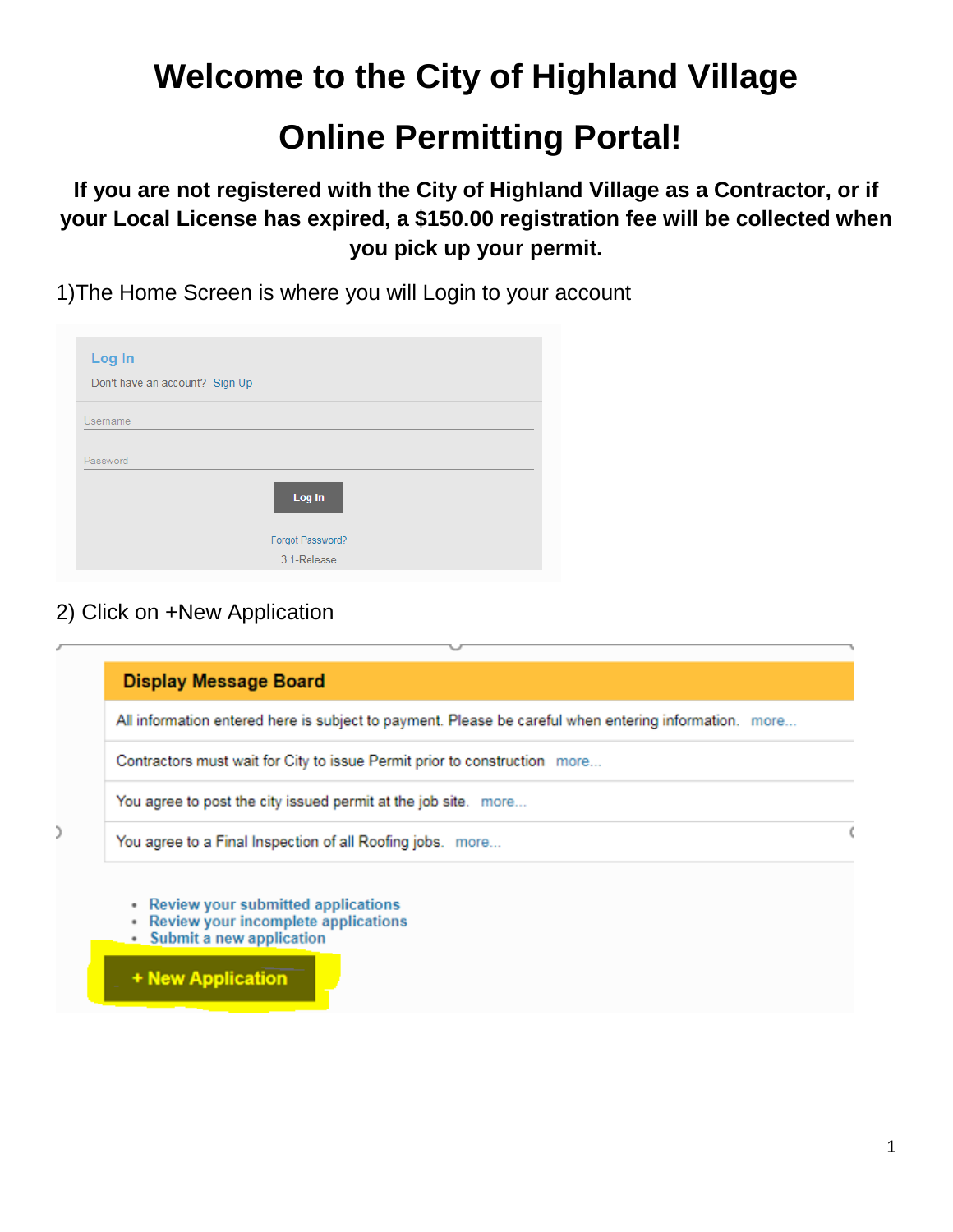3) Select Re-Roof – Shingles/Decking Permit and Begin Application and it will take you to the 'Creating Application' screen.

| CITY OF<br>Highland Village         |                                   |                          |
|-------------------------------------|-----------------------------------|--------------------------|
| <b>Select an Application</b>        |                                   |                          |
| Q search                            |                                   |                          |
| <b>Electrical Permit</b><br>$\circ$ | ◯ Irrigation Permit               |                          |
| <b>Mechanical Permit</b><br>$\circ$ | Re-Roof - Shingles/Decking Permit |                          |
|                                     |                                   | <b>Begin Application</b> |

## 4) **For Description**: Type Contractor Company Name

**For Address:** Type in the location of the job. All you need to type is the house number and street name. Only addresses in Highland Village will appear as Suggestions. If your address does not appear in the Suggestions box ask a staff member for help.

Description **Highland Contractors** 1000 highland village

Suggestions...

1000 HIGHLAND VILLAGE RD

## Click on the address in the Suggestions Box, then click Next.

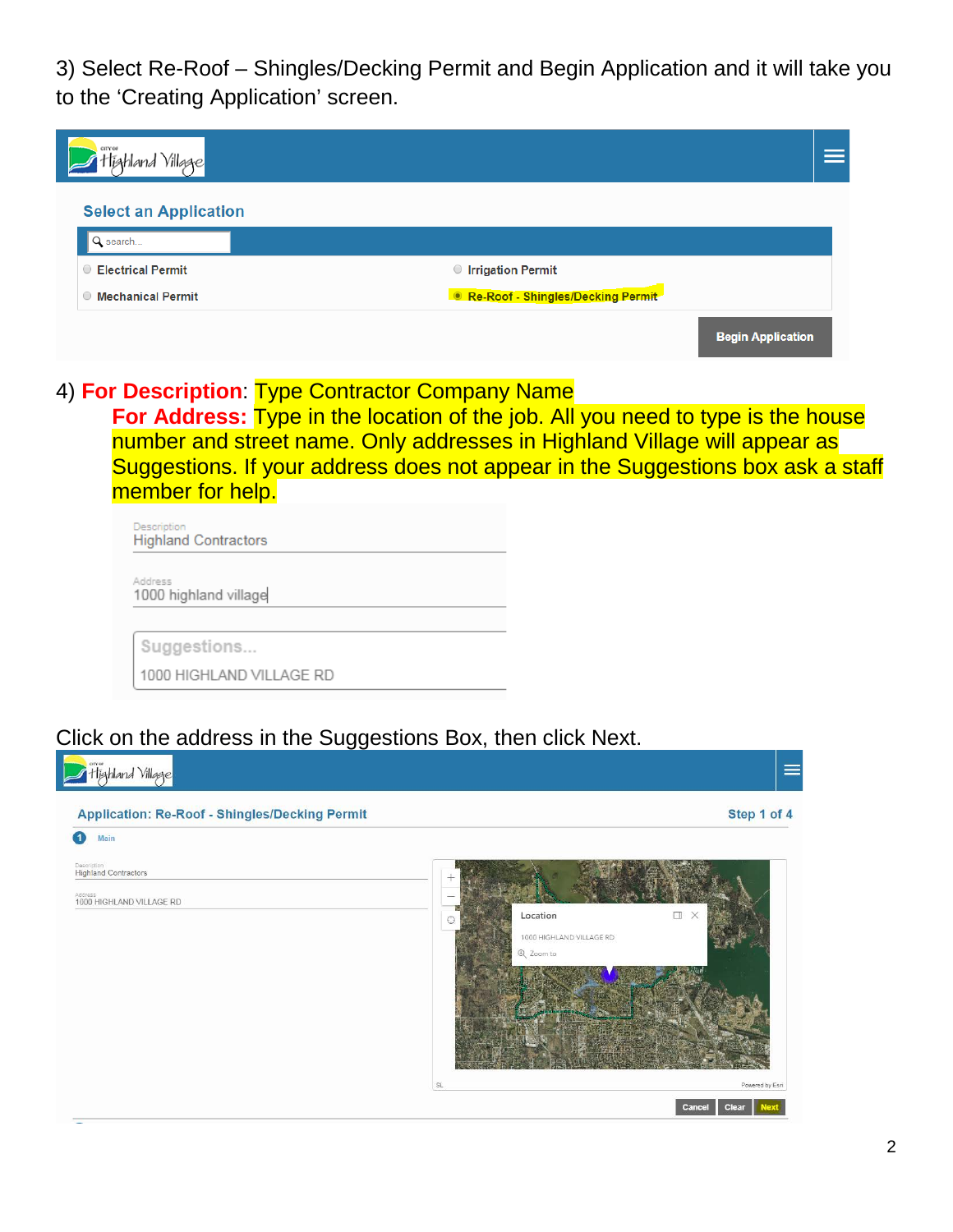## 5) To enter Contractor information click on Select Contractors



**Select Contractor(s)...** 

Begin typing in the State Search box. While you type the results will narrow down. Check the box next to your company and hit Submit. If you do not see your company name skip this step. You will be required to register as a contractor and pay a \$150.00 fee when you pick up your permit.

**State License Search** 

| Q 1st qual |                            |                |                                |
|------------|----------------------------|----------------|--------------------------------|
|            | <b>Business Name</b>       | <b>Type</b>    | <b>Expiration</b>              |
|            | <b>1ST QUALITY ROOFING</b> | <b>ROOFING</b> | 06/8/2017                      |
|            |                            |                |                                |
|            |                            |                | <b>Cancel</b><br><b>Submit</b> |

After hitting Submit, verify your information then hit Next. You can use the Previous button to go back and correct information.

| Select Contractor(s)       |                |                   |  |
|----------------------------|----------------|-------------------|--|
| <b>Business Name</b>       | Type           | <b>Expiration</b> |  |
| <b>1ST QUALITY ROOFING</b> | <b>ROOFING</b> | 06/8/20           |  |

×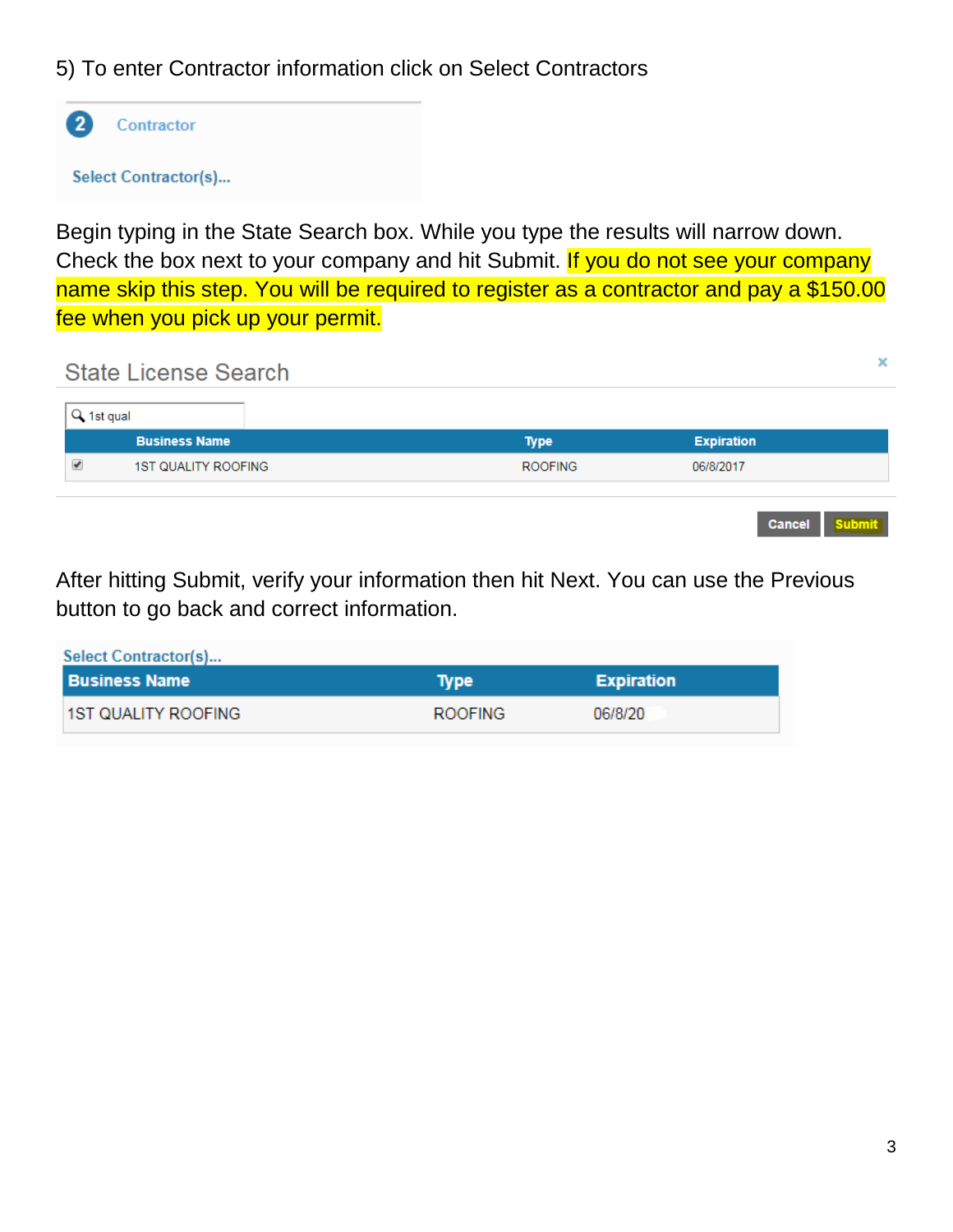6) On the People tab fill in the highlighted fields for the Property Owner.

|                |          |               |                | Use My Info                                     |
|----------------|----------|---------------|----------------|-------------------------------------------------|
|                |          | Name          |                |                                                 |
|                |          | Address Line1 |                |                                                 |
| State          | Zip Code | City Name     | <b>State</b>   | Zip Code                                        |
| Phone (Moblie) |          | Phone (Home)  | Phone (Moblie) |                                                 |
|                |          | Email         |                |                                                 |
|                |          | Comment       |                |                                                 |
|                |          |               | <b>Cancel</b>  | <b>Previous</b><br><b>Next</b>                  |
|                |          | Use My Info   |                | Subcontractor for a permit more<br><b>Clear</b> |

Hit Next. If you have made an error use the Previous button to go back and correct.

7) For Data Group fill in the highlighted fields. You must click Yes to "I understand Final Inspection is required after completion of work" statement or you cannot complete the application. Do not use commas in Valuation of Work. Type your name in Contractor Representative's Signature field.

| <b>Application: Re-Roof - Shingles/Decking Permit</b>                 | Step 4 of 4         |
|-----------------------------------------------------------------------|---------------------|
| 0<br>Main                                                             |                     |
| 2<br>Contractor                                                       |                     |
| 0<br>People                                                           |                     |
| ۵<br><b>DataGroup</b>                                                 |                     |
| <b>Valuation of Work</b>                                              | $\hat{\phantom{a}}$ |
| Valuation of Work                                                     |                     |
| 15000                                                                 |                     |
| <b>Roofing Details</b>                                                | $\hat{\phantom{a}}$ |
|                                                                       |                     |
| I I understand Final Inspection is required after completion of work. |                     |
| * Yes<br>$\cup$ No                                                    |                     |
| Shingle Year (Warranty)                                               |                     |
| 30 <sup>1</sup>                                                       |                     |
|                                                                       |                     |
| Underlayment Type                                                     |                     |
|                                                                       |                     |
|                                                                       |                     |
| Felt                                                                  |                     |
|                                                                       |                     |
| Contractor's Representative's Signature                               |                     |
|                                                                       |                     |
| $\frac{1}{100}$                                                       |                     |
|                                                                       |                     |
|                                                                       |                     |